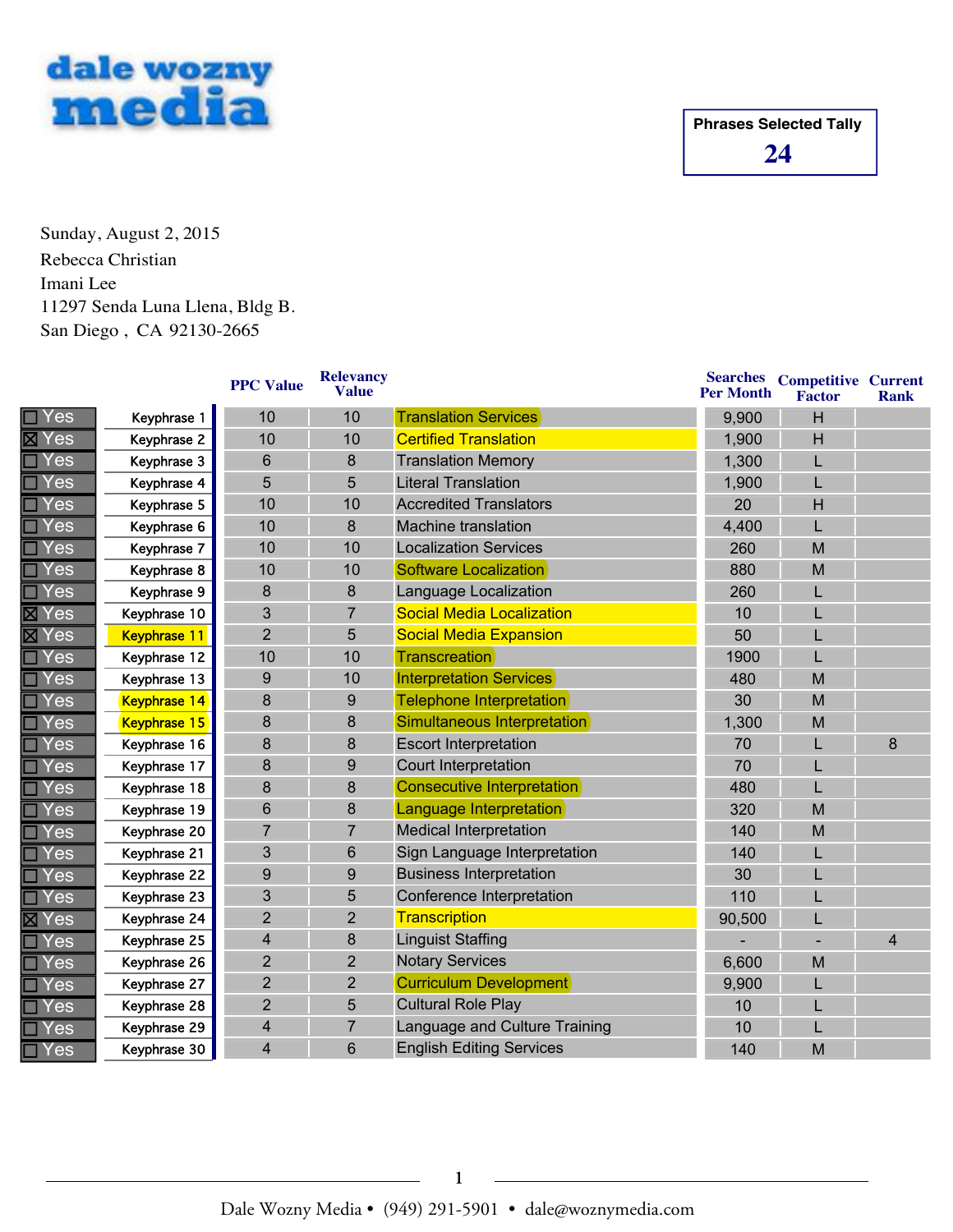

|                    |              | <b>PPC Value</b>        | <b>Relevancy</b><br><b>Value</b> |                                        | <b>Per Month</b> | <b>Searches Competitive Current</b><br>Factor | <b>Rank</b>    |
|--------------------|--------------|-------------------------|----------------------------------|----------------------------------------|------------------|-----------------------------------------------|----------------|
| Yes                | Keyphrase 31 | 8                       | 10                               | <b>San Diego Translation Services</b>  | 30               | H                                             |                |
| Yes                | Keyphrase 32 | 8                       | 9                                | San Diego Certified Translation        |                  |                                               | 6              |
| Yes                | Keyphrase 33 | 5                       | 8                                | San Diego Translation Memory           |                  |                                               | 10             |
| Yes                | Keyphrase 34 | $\overline{2}$          | $\overline{2}$                   | San Diego Literal Translation          |                  |                                               |                |
| Yes                | Keyphrase 35 | 4                       | 6                                | San Diego Machine translation          |                  |                                               |                |
| Yes                | Keyphrase 36 | $6\phantom{1}$          | 8                                | San Diego Simultaneous Interpretation  |                  |                                               |                |
| Yes                | Keyphrase 37 | 5                       | 8                                | San Diego Software Localization        |                  |                                               |                |
| Yes                | Keyphrase 38 | 6                       | 8                                | San Diego Language Localization        |                  |                                               | 10             |
| Yes                | Keyphrase 39 | 6                       | 10                               | San Diego Transcreation                |                  |                                               | $\overline{2}$ |
| Yes                | Keyphrase 40 | 6                       | 8                                | San Diego Interpretation Services      |                  |                                               |                |
| Yes                | Keyphrase 41 | $\overline{7}$          | 9                                | San Diego Simultaneous Interpretation  | -                |                                               |                |
| Yes                | Keyphrase 42 | $\overline{7}$          | 10                               | San Diego Consecutive Interpretation   |                  |                                               | $\overline{2}$ |
| Yes                | Keyphrase 43 | 6                       | 8                                | San Diego Language Interpretation      |                  |                                               |                |
| es/                | Keyphrase 44 | $\overline{\mathbf{4}}$ | 6                                | San Diego Medical Interpretation       |                  |                                               |                |
| 'es                | Keyphrase 45 | 4                       | $\overline{7}$                   | San Diego Sign Language Interpretation |                  |                                               |                |
| Yes                | Keyphrase 46 | 4                       | 8                                | San Diego Business Interpretation      |                  |                                               | $\overline{7}$ |
| Yes                | Keyphrase 47 | 6                       | 8                                | San Diego Conference Interpretation    |                  |                                               | 4              |
| Yes                | Keyphrase 48 | $\overline{7}$          | $\overline{7}$                   | San Diego Transcription                | 20               | L                                             |                |
| Yes                | Keyphrase 49 | $\overline{2}$          | $\overline{4}$                   | San Diego Notary Services              | 30               | Н                                             |                |
| Yes                | Keyphrase 50 | $\overline{2}$          | 4                                | San Diego Curriculum Development       |                  |                                               |                |
| Yes                | Keyphrase 51 | $\overline{2}$          | 5                                | San Diego English Editing Services     |                  |                                               | 5              |
| Yes                | Keyphrase 52 | 10                      | 10                               | language translation services          | 880              | M                                             |                |
| Yes                | Keyphrase 53 | 10                      | 10                               | document translation services          | 1,600            | H                                             | L3             |
| Yes                | Keyphrase 54 | 10                      | 10                               | professional translation services      | 1,300            | H                                             |                |
| <b>区 Yes</b>       | Keyphrase 55 | 10                      | 10                               | certified translation services         | 1,600            | H                                             | L2             |
| Yes<br>⊠           | Keyphrase 56 | 6                       | 8                                | website translation services           | 720              | н                                             |                |
| Yes<br>$\boxtimes$ | Keyphrase 57 | 10                      | 10                               | translating services                   | 390              | H                                             |                |
| Yes                | Keyphrase 58 | 10                      | 10                               | legal translation services             | 1,000            | M                                             |                |
| Yes                | Keyphrase 59 | 8                       | 8                                | technical translation services         | 390              | M                                             |                |
| Yes                | Keyphrase 60 | 8                       | 8                                | online translation services            | 720              | Η                                             |                |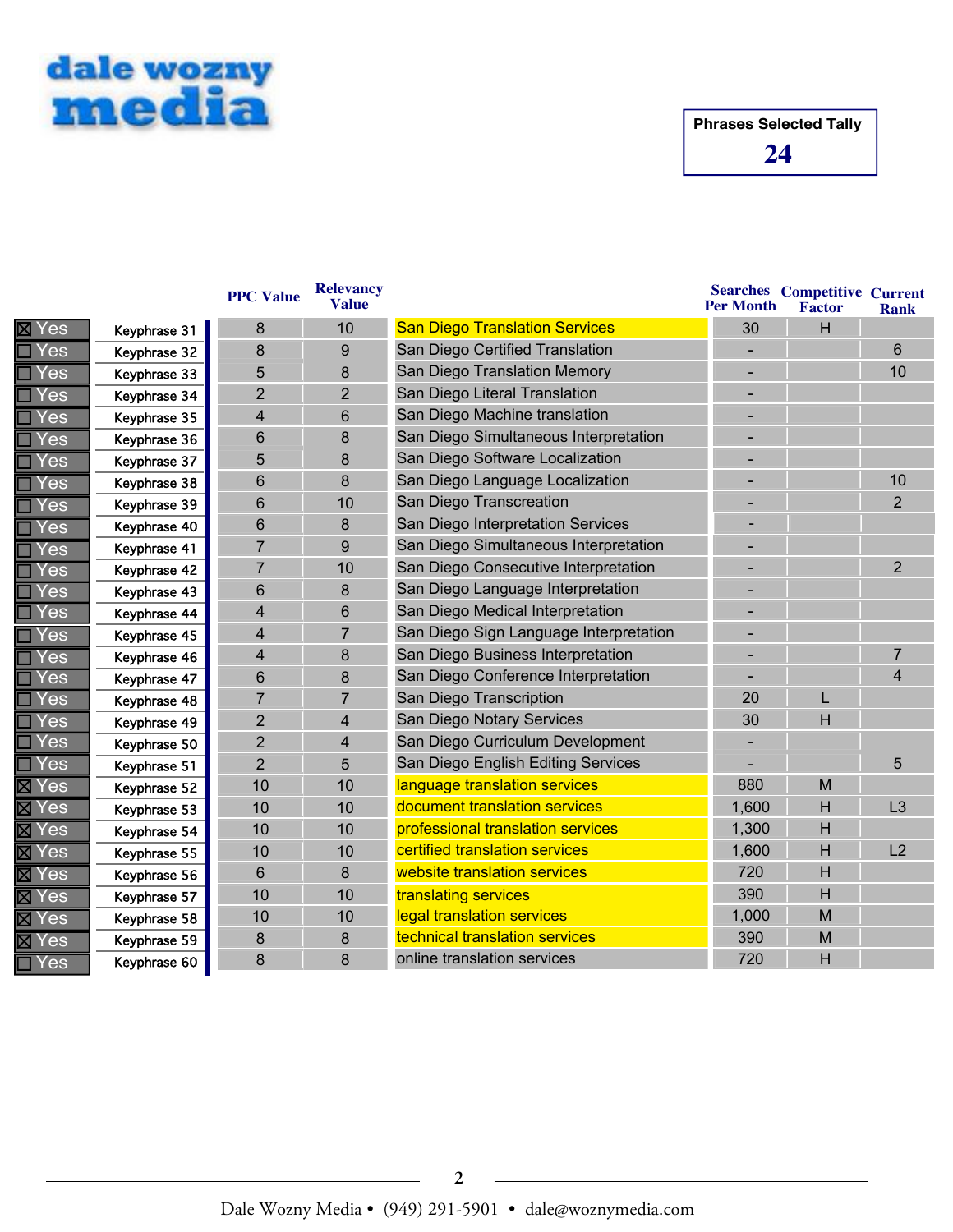

|                             |                     | <b>PPC Value</b> | <b>Relevancy</b><br><b>Value</b> |                                  | <b>Per Month</b> | <b>Searches Competitive Current</b><br><b>Factor</b> | <b>Rank</b> |
|-----------------------------|---------------------|------------------|----------------------------------|----------------------------------|------------------|------------------------------------------------------|-------------|
| Yes                         | Keyphrase 61        | 7                | 9                                | medical translation services     | 390              | M                                                    |             |
| Yes                         | Keyphrase 62        | 5                | $\overline{7}$                   | business translation services    | 480              | M                                                    |             |
| Yes                         | Keyphrase 63        | 5                | 7                                | translate service                | 320              | M                                                    |             |
| Yes                         | Keyphrase 64        | $\overline{7}$   | 9                                | official translation services    | 320              | H                                                    |             |
| Yes                         | Keyphrase 65        | $\overline{7}$   | 9                                | global translation services      | 320              | M                                                    |             |
| <b>Yes</b>                  | Keyphrase 66        | 3                | $\overline{7}$                   | online translation service       | 260              | M                                                    |             |
| Yes                         | Keyphrase 67        | 9                | 9                                | professional translation service | 210              | M                                                    |             |
| <b>X</b> Yes                | Keyphrase 68        | $\overline{4}$   | 6                                | certified translator             | 1,300            | H                                                    |             |
| <b>X</b> Yes                | <b>Keyphrase 69</b> | 8                | 10                               | certified translation services   | 1,600            | H                                                    | L2          |
| $\blacksquare$ Yes          | Keyphrase 70        | 4                | $\overline{7}$                   | certified translators            | 170              | H                                                    |             |
| Yes                         | Keyphrase 71        | 5                | $\overline{7}$                   | certified translations           | 320              | H                                                    |             |
| $\Box$ Yes                  | Keyphrase 72        | 8                | 9                                | certified translation service    | 140              | M                                                    |             |
| <b>X</b> Yes                | Keyphrase 73        | $\overline{2}$   | $\overline{4}$                   | certified english translation    | 170              | M                                                    |             |
| ⊠ Yes                       | Keyphrase 74        | 6                | 8                                | certified document translation   | 170              | H                                                    |             |
| $\Box$ Yes                  | Keyphrase 75        | 10               | 10                               | translation agency               | 3,600            | H                                                    |             |
| Yes                         | Keyphrase 76        | 9                | 10                               | translation company              | 3,600            | H                                                    |             |
| Yes                         | Keyphrase 77        | 9                | 9                                | legal translation                | 2,400            | M                                                    |             |
| Yes                         | Keyphrase 78        | 9                | 9                                | translation companies            | 1,600            | H                                                    |             |
| <b>X</b> Yes                | Keyphrase 79        | 10               | 10                               | translation service              | 2,900            | H                                                    |             |
| Yes                         | Keyphrase 80        | 5                | 7                                | professional translation         | 1,900            | M                                                    |             |
| Yes                         | Keyphrase 81        | 6                | 8                                | translation agencies             | 1,000            | H                                                    |             |
| Yes                         | Keyphrase 82        | 8                | 8                                | local translation services       | 30               | H                                                    |             |
| ⊠ Yes                       | Keyphrase 83        | 8                | 9                                | website localization services    | 70               | M                                                    |             |
| Yes                         | Keyphrase 84        | 4                | 6                                | top translation companies        | 210              | M                                                    |             |
| <b>Yes</b>                  | Keyphrase 85        | 10               | 10                               | transcreation agency             | 90               | M                                                    |             |
| Yes                         | Keyphrase 86        | 10               | 10                               | transcreation services           | 70               | L                                                    |             |
| Yes                         | Keyphrase 87        | $\overline{7}$   | 9                                | localization translation         | 170              | L                                                    |             |
| Yes                         | Keyphrase 88        | 9                | 9                                | transcreation agencies           | 30               |                                                      |             |
| ⊠ Yes                       | Keyphrase 89        | $\overline{7}$   | 8                                | interpreter services             | 1,900            | M                                                    |             |
| $\overline{\mathbb{X}}$ Yes | Keyphrase 90        | 8                | 8                                | interpreting services            | 720              | M                                                    |             |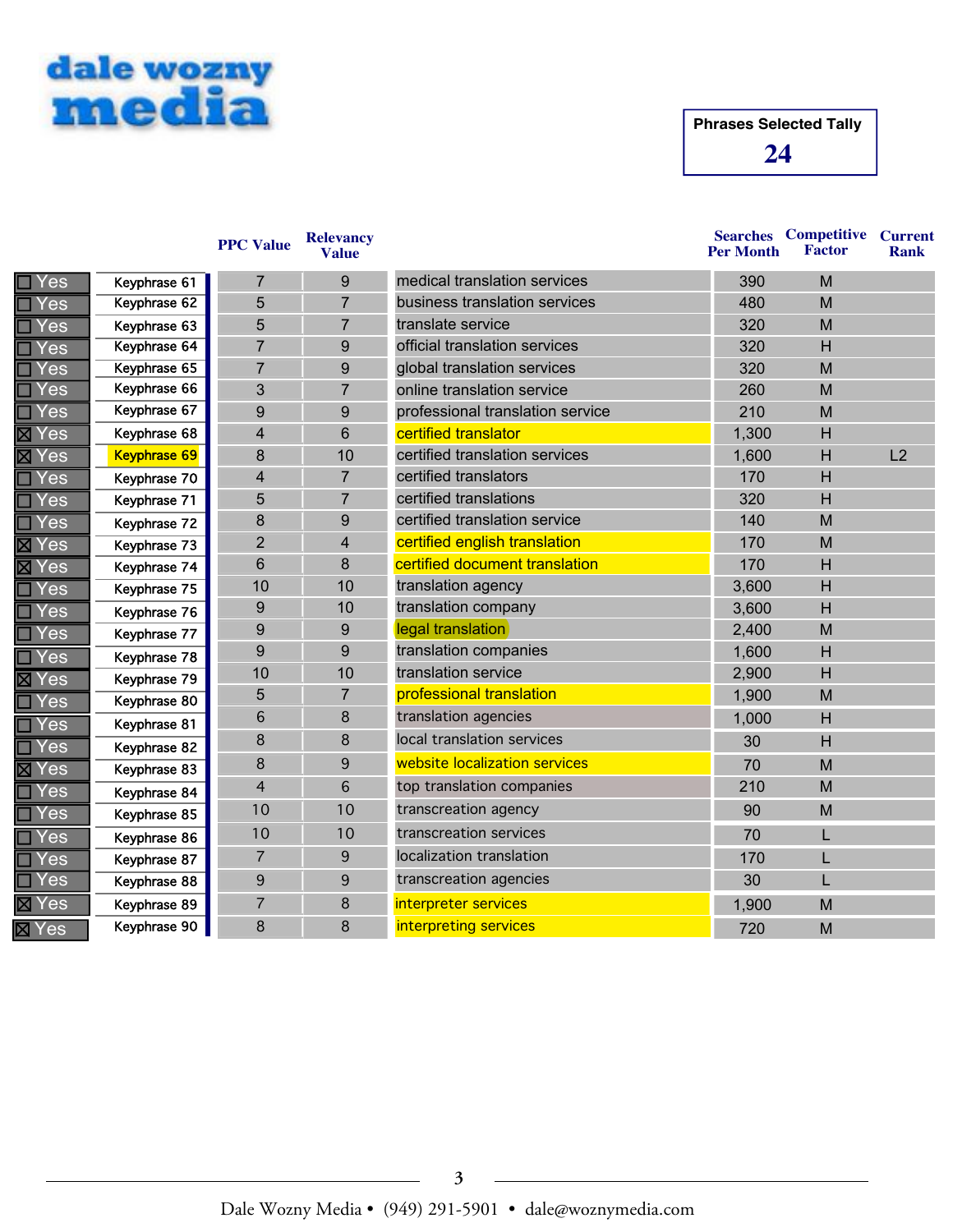

 $\overline{\boxtimes}$  Ye  $\Box$  Ye  $\Box$  Ye  $\Box$  Ye  $\Box$  Ye  $\Box$  Ye  $\blacksquare$  Ye  $\Box$  Ye  $\exists$  Ye  $\mathsf{T} \mathsf{Y} \mathsf{e}$ Ye

## **24 Phrases Selected Tally**

|              |               | <b>PPC Value</b> | <b>Relevancy</b><br><b>Value</b> |                                         | <b>Searches</b><br><b>Per Month</b> | <b>Competitive</b><br><b>Factor</b> | <b>Current</b><br>Rank |
|--------------|---------------|------------------|----------------------------------|-----------------------------------------|-------------------------------------|-------------------------------------|------------------------|
| Yes<br>П     | Keyphrase 91  | 8                | 9                                | translation and interpretation services | 140                                 | M                                   |                        |
| Yes          | Keyphrase 92  | 8                | 8                                | telephone interpreter service           | 260                                 | M                                   |                        |
| Yes          | Keyphrase 93  | 5                | $\overline{7}$                   | legal interpreting services             | 260                                 | M                                   |                        |
| Yes          | Keyphrase 94  | 8                | 9                                | language interpretation services        | 140                                 | M                                   |                        |
| Yes          | Keyphrase 95  | 6                | 8                                | sign language translator                | 4,400                               | L                                   |                        |
| Yes          | Keyphrase 96  | 3                | 5                                | sign language interpreter               | 3,600                               | L                                   |                        |
| $\Box$ Yes   | Keyphrase 97  | 3                | 4                                | conference interpreting                 | 480                                 |                                     |                        |
| <b>区 Yes</b> | Keyphrase 98  | $\overline{7}$   | 9                                | interpreter services                    | 1,900                               | M                                   |                        |
| <b>区 Yes</b> | Keyphrase 99  | $\overline{4}$   | 5                                | medical interpreter                     | 2,400                               | H                                   |                        |
| <b>区 Yes</b> | Keyphrase 100 | 4                | $\overline{4}$                   | court interpreter                       | 1,300                               | M                                   |                        |
| $\Box$ Yes   | Keyphrase 101 | 8                | 8                                | biotech translation                     | 10                                  |                                     |                        |
| $\Box$ Yes   | Keyphrase 102 | 10               | 10                               | pharmaceutical translation              | 110                                 |                                     |                        |
| $\Box$ Yes   | Keyphrase 103 | 9                | 9                                | medical translation                     | 1900                                | M                                   |                        |
| $\Box$ Yes   | Keyphrase 104 | 9                | 9                                | medical translations                    | 210                                 | M                                   |                        |
| $\Box$ Yes   | Keyphrase 105 | 8                | 8                                | medical translation company             | 20                                  | H                                   |                        |
| $\Box$ Yes   | Keyphrase 106 | 9                | 9                                | medical translation companies           | 30                                  | H                                   |                        |
| $\Box$ Yes   | Keyphrase 107 | $\overline{7}$   | 7                                | translation biotechnology               | 20                                  |                                     |                        |
| $\Box$ Yes   | Keyphrase 108 | 7                | 7                                | scientific translation                  | 590                                 |                                     |                        |
| $\Box$ Yes   | Keyphrase 109 | 6                | 6                                | medical document translation            | 40                                  | M                                   |                        |
| $\Box$ Yes   | Keyphrase 110 | $\overline{4}$   | 3                                | medical translators                     | 90                                  | H                                   |                        |

#### Dale Wozny Media • (949) 291-5901 • dale@woznymedia.com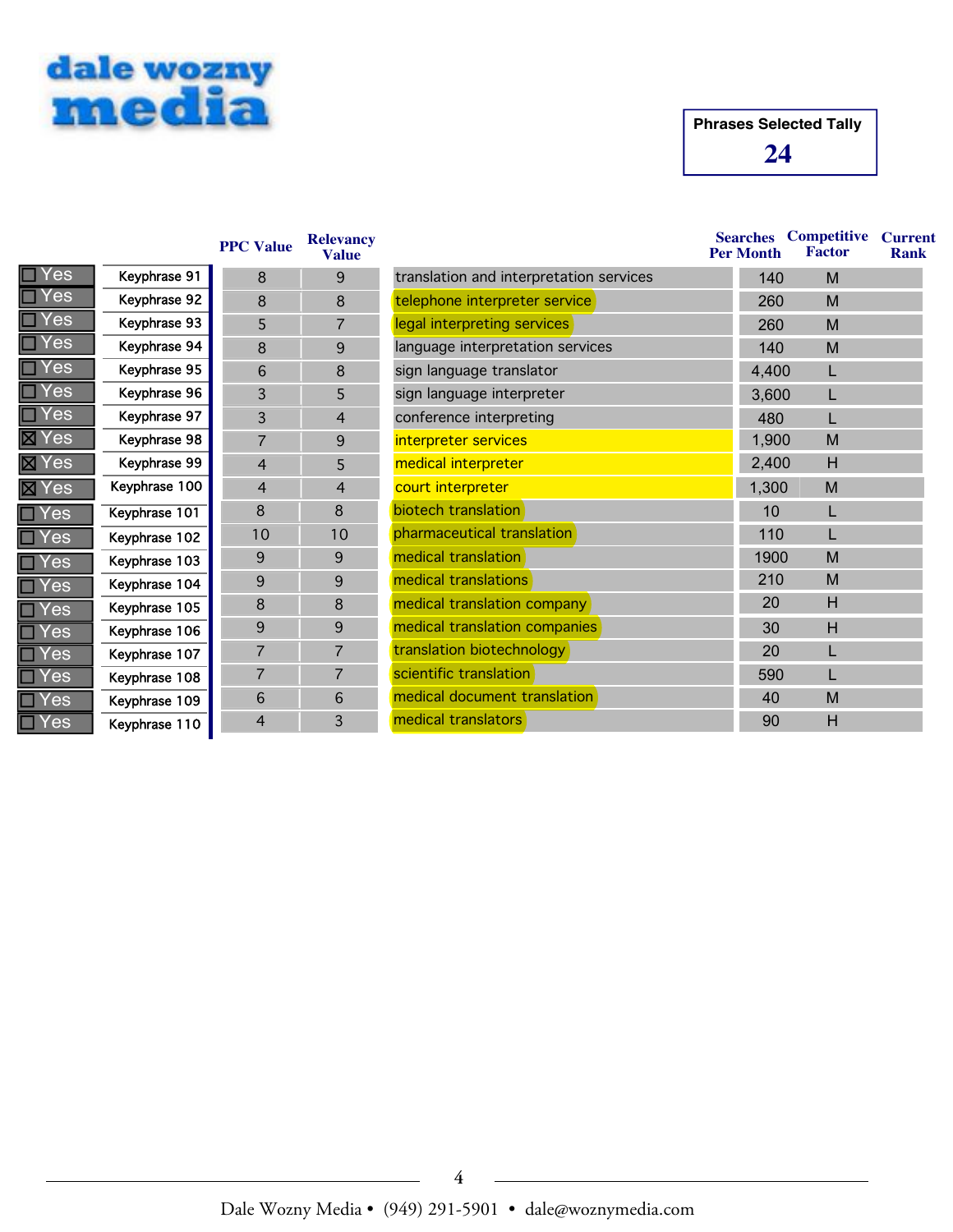

|               |                                                 | Valu                         |
|---------------|-------------------------------------------------|------------------------------|
| Keyphrase 111 | 6                                               | 4                            |
| Keyphrase 112 | 8                                               | 8                            |
| Keyphrase 113 | 7                                               | 7                            |
| Keyphrase 114 | 8                                               | 6                            |
| Keyphrase 115 | 8                                               | 9                            |
| Keyphrase 116 | 4                                               | 5                            |
| Keyphrase 117 | 6                                               | 8                            |
| Keyphrase 118 | 3                                               | 4                            |
| Keyphrase 119 | 4                                               | 6                            |
| Keyphrase 120 | 6                                               | $\overline{7}$               |
| Keyphrase 121 | 3                                               | 4                            |
| Keyphrase 122 | 8                                               | 8                            |
| Keyphrase 123 | 6                                               | 8                            |
| Keyphrase 124 | $\overline{c}$                                  | 2                            |
| Keyphrase 125 | 5                                               | 7                            |
| Keyphrase 126 | 4                                               | 5                            |
| Keyphrase 127 | 3                                               | 3                            |
| Keyphrase 128 | 6                                               | 7                            |
| Keyphrase 129 | 8                                               | 8                            |
| Keyphrase 130 |                                                 | 10                           |
| Keyphrase 131 | 8                                               | 10                           |
| Keyphrase 132 |                                                 | 10                           |
| Keyphrase 133 |                                                 | 10                           |
|               |                                                 | 8                            |
|               |                                                 | 10                           |
|               |                                                 | 10                           |
| Keyphrase 137 | 8                                               | 10                           |
| Keyphrase 138 | $\overline{7}$                                  | 10                           |
| Keyphrase 139 | 6                                               | $\overline{7}$               |
| Keyphrase 140 | 5                                               | 8                            |
| Keyphrase 141 | 6                                               | 8                            |
|               | Keyphrase 134<br>Keyphrase 135<br>Keyphrase 136 | 10<br>8<br>8<br>8<br>8<br>10 |

| <b>PPC Value</b>         | <b>Relevancy</b><br><b>Value</b> |                                               | <b>Per Month</b> | <b>Searches Competitive Current</b><br><b>Factor</b> | Rank                     |
|--------------------------|----------------------------------|-----------------------------------------------|------------------|------------------------------------------------------|--------------------------|
| 6                        | $\overline{4}$                   | scientific translation services               | 70               | M                                                    |                          |
| 8                        | 8                                | pharmaceutical translations                   | 30               | L                                                    |                          |
| $\overline{7}$           | 7                                | pharmaceutical translation                    | 110              | L                                                    |                          |
| 8                        | 6                                | pharmaceutical translation services           | 40               | M                                                    |                          |
| 8                        | 9                                | medical translation service                   | 70               | M                                                    |                          |
| $\overline{\mathcal{A}}$ | 5                                | medical translation company                   | 20               | H                                                    |                          |
| 6                        | 8                                | medical document translation                  | 40               | M                                                    |                          |
| 3                        | $\overline{4}$                   | healthcare translation services               | 50               | M                                                    |                          |
| $\overline{4}$           | 6                                | technical translation service                 | 30               | M                                                    |                          |
| 6                        | 7                                | healthcare translation                        | 70               | L                                                    |                          |
| 3                        | $\overline{4}$                   | translating medical terms                     | 30               | M                                                    |                          |
| 8                        | 8                                | medical language service                      | 40               | L                                                    | $\overline{\phantom{0}}$ |
| 6                        | 8                                | scientific translations                       | 30               | M                                                    | -                        |
| $\overline{c}$           | $\overline{c}$                   | translation of medical terms                  | 50               | L                                                    |                          |
| 5                        | 7                                | translation biotechnology                     | 20               | L                                                    |                          |
| $\overline{4}$           | 5                                | medical translators                           | 90               | H                                                    |                          |
| 3                        | 3                                | scientific language translator                | 20               | L                                                    |                          |
| 6                        | 7                                | biotechnology translation services            | $\overline{0}$   |                                                      |                          |
| 8                        | 8                                | biotechnology translation                     | 20               | L                                                    |                          |
| 10                       | 10                               | <b>Document Translation</b>                   | 10,250           | M                                                    |                          |
| 8                        | 10                               | marriage certificate translation              | 320              | H                                                    |                          |
| 8                        | 10                               | translation of marriage certificate           | 70               | M                                                    |                          |
| 8                        | 10                               | translate marriage certificate                | 70               | H                                                    |                          |
| 8                        | 8                                | birth certificate translation                 | 1000             | H                                                    | 32                       |
| 8                        | 10                               | translate birth certificate                   | 260              | h                                                    | 49                       |
| 10                       | 10                               | how to get birth certificate translated       | 20               | M                                                    | 85                       |
| 8                        | 10                               | translate marriage certificate                | 70               | H                                                    |                          |
| $\overline{7}$           | 10                               | translating marriage certificate              | 30               | M                                                    |                          |
| 6                        | 7                                | marriage license translation                  | 20               | M                                                    | 23                       |
| 5                        | 8                                | translate marriage certificate to english     | 40               | M                                                    |                          |
| 6                        | 8                                | certified translation of marriage certificate | 30               | H                                                    |                          |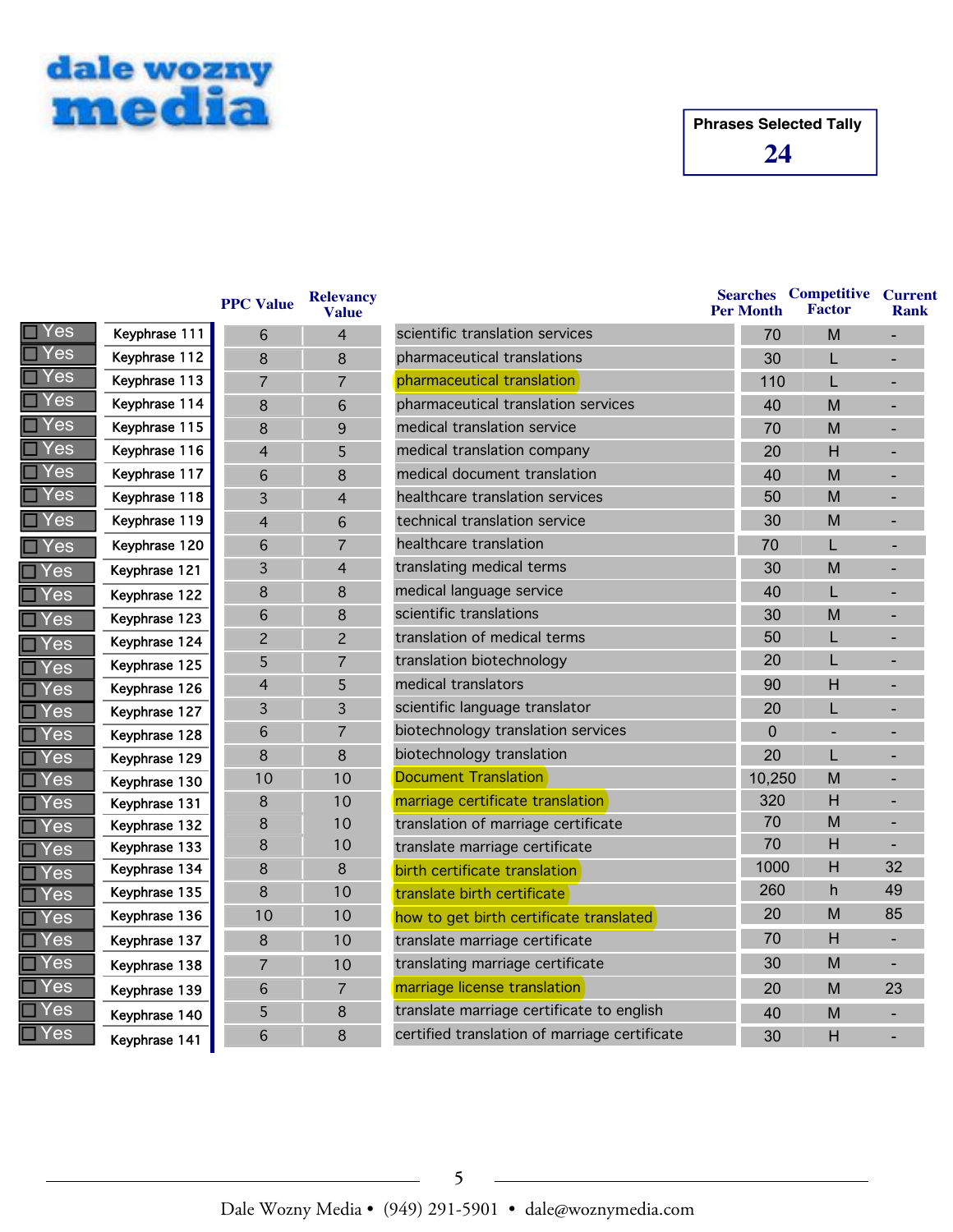



|               |               | <b>PPC Value</b> | <b>Relevancy</b><br><b>Value</b> |                                       | <b>Per Month</b> | <b>Searches</b> Competitive<br><b>Factor</b> | <b>Current</b><br><b>Rank</b> |
|---------------|---------------|------------------|----------------------------------|---------------------------------------|------------------|----------------------------------------------|-------------------------------|
| Yes           | Keyphrase 142 | 6                | 8                                | transcript translation                | 260              | M                                            |                               |
| es/           | Keyphrase 143 | 5                | $\overline{7}$                   | translate transcript                  | 70               | M                                            |                               |
| Yes           | Keyphrase 144 | 5                | $\overline{7}$                   | translate transcripts                 | 40               | M                                            |                               |
| Yes           | Keyphrase 145 | 8                | $\bf 8$                          | translate transcripts to english      | 40               | M                                            |                               |
| Yes           | Keyphrase 146 | 8                | 10                               | diploma translation service           | 20               | H                                            |                               |
| Yes           | Keyphrase 147 | $6\phantom{1}$   | 9                                | diploma translation                   | 320              | M                                            |                               |
| es/           | Keyphrase 148 | 9                | 10                               | diploma translation services          | 90               | H                                            | 20                            |
| es/           | Keyphrase 149 | 5                | 6                                | translation diploma                   | 140              | M                                            |                               |
| Yes           | Keyphrase 150 | 5                | 6                                | translation of diploma                | 30               | M                                            |                               |
| Yes           | Keyphrase 151 | $\sqrt{6}$       | 8                                | drivers license translation           | 90               | M                                            |                               |
| Yes           | Keyphrase 152 | $\overline{7}$   | $\overline{7}$                   | translate driver license              | 40               | L                                            |                               |
| es/           | Keyphrase 153 | $6\phantom{1}6$  | 6                                | driver licence translation            | 50               | M                                            |                               |
| Yes           | Keyphrase 154 | 5                | 5                                | drivers licence translation           | 30               | M                                            |                               |
| es/           | Keyphrase 155 | $\sqrt{6}$       | 8                                | apostille translation                 | 140              | L                                            |                               |
| Yes           | Keyphrase 156 | $\overline{7}$   | $\overline{7}$                   | translate apostille                   | 30               | L                                            |                               |
| <b>Yes</b>    | Keyphrase 157 | $\sqrt{6}$       | $\,8\,$                          | recommendation letter translation     | 10               | L                                            |                               |
| $\epsilon$ es | Keyphrase 158 | $\overline{7}$   | 10                               | legal translation services            | 1000             | M                                            |                               |
| Yes           | Keyphrase 159 | 5                | 10                               | legal document translation            | 210              | H                                            |                               |
| es/           | Keyphrase 160 | $6\phantom{1}6$  | 10                               | legal document translation services   | 140              | M                                            |                               |
| Yes           | Keyphrase 161 | $\overline{4}$   | $\overline{7}$                   | translate legal documents             | 140              | H                                            |                               |
| Yes           | Keyphrase 162 | $\overline{7}$   | 10                               | social media translation              | 70               | L                                            |                               |
| Yes           | Keyphrase 163 | $\sqrt{6}$       | 10                               | translate social media                | 10               | L                                            |                               |
| es            | Keyphrase 164 | 5                | 6                                | facebook language translation         | 110              | L                                            |                               |
| es/           | Keyphrase 165 | 5                | 5                                | facebook language translator          | 170              | L                                            |                               |
| Yes           | Keyphrase 166 | $\overline{4}$   | $\overline{4}$                   | language translator for facebook      | 50               | L                                            |                               |
| Yes           | Keyphrase 167 | $\overline{4}$   | $\overline{4}$                   | how to translate language on facebook | 40               | L                                            |                               |
| Yes           | Keyphrase 168 |                  |                                  |                                       |                  |                                              |                               |
| Yes           | Keyphrase 169 |                  |                                  |                                       |                  |                                              |                               |
| Yes           | Keyphrase 170 |                  |                                  |                                       |                  |                                              |                               |
| Yes           | Kevphrase 171 |                  |                                  |                                       |                  |                                              |                               |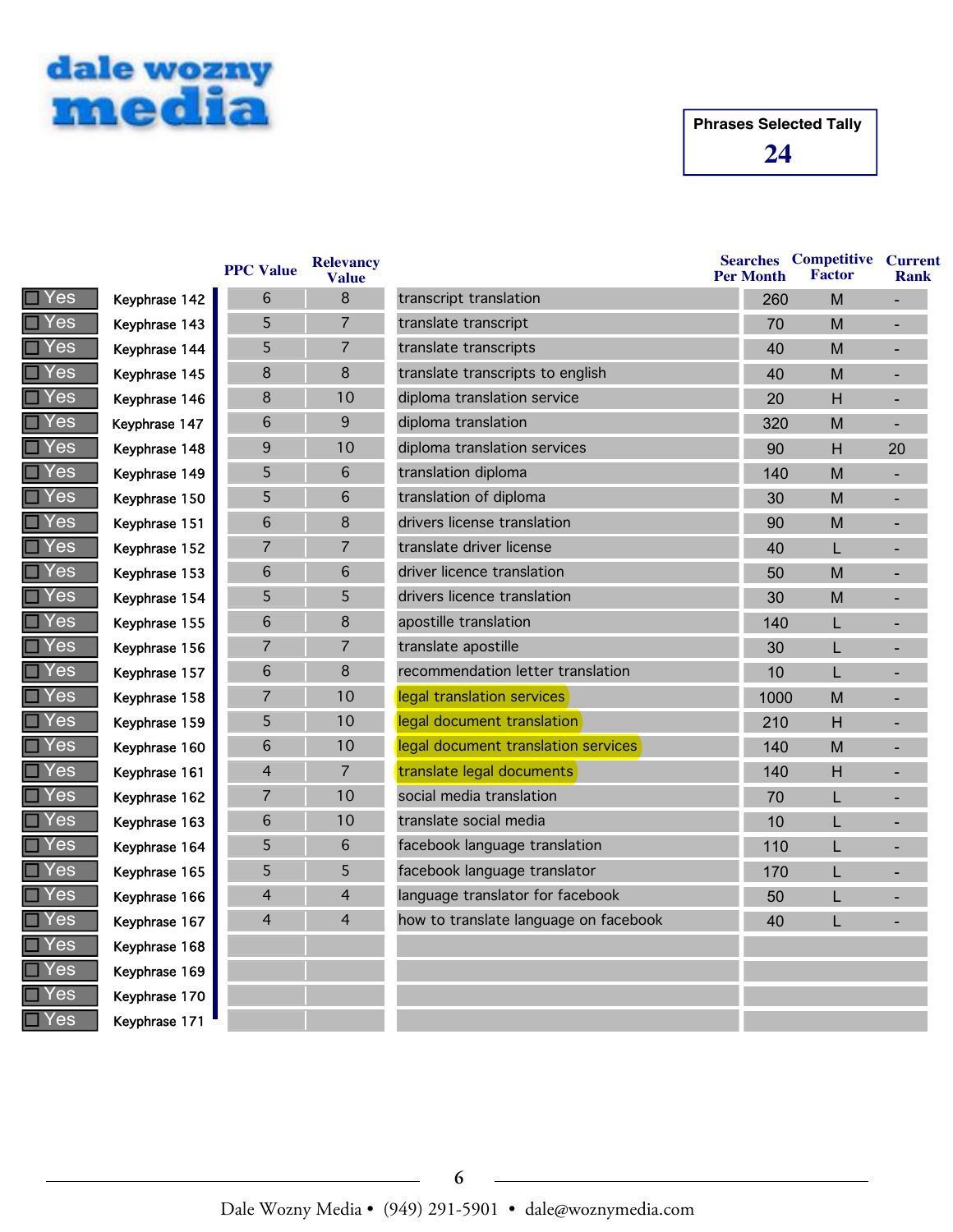



# *Final Suggested List of Focus*

Certified Translation Social Media Localization Social Media Expansion **Transcription** San Diego Translation Services language translation services document translation services professional translation services certified translation services website translation services translating services legal translation services technical translation services certified translator certified translation services certified english translation certified document translation translation service website localization services interpreter services interpreting services interpreter services medical interpreter court interpreter